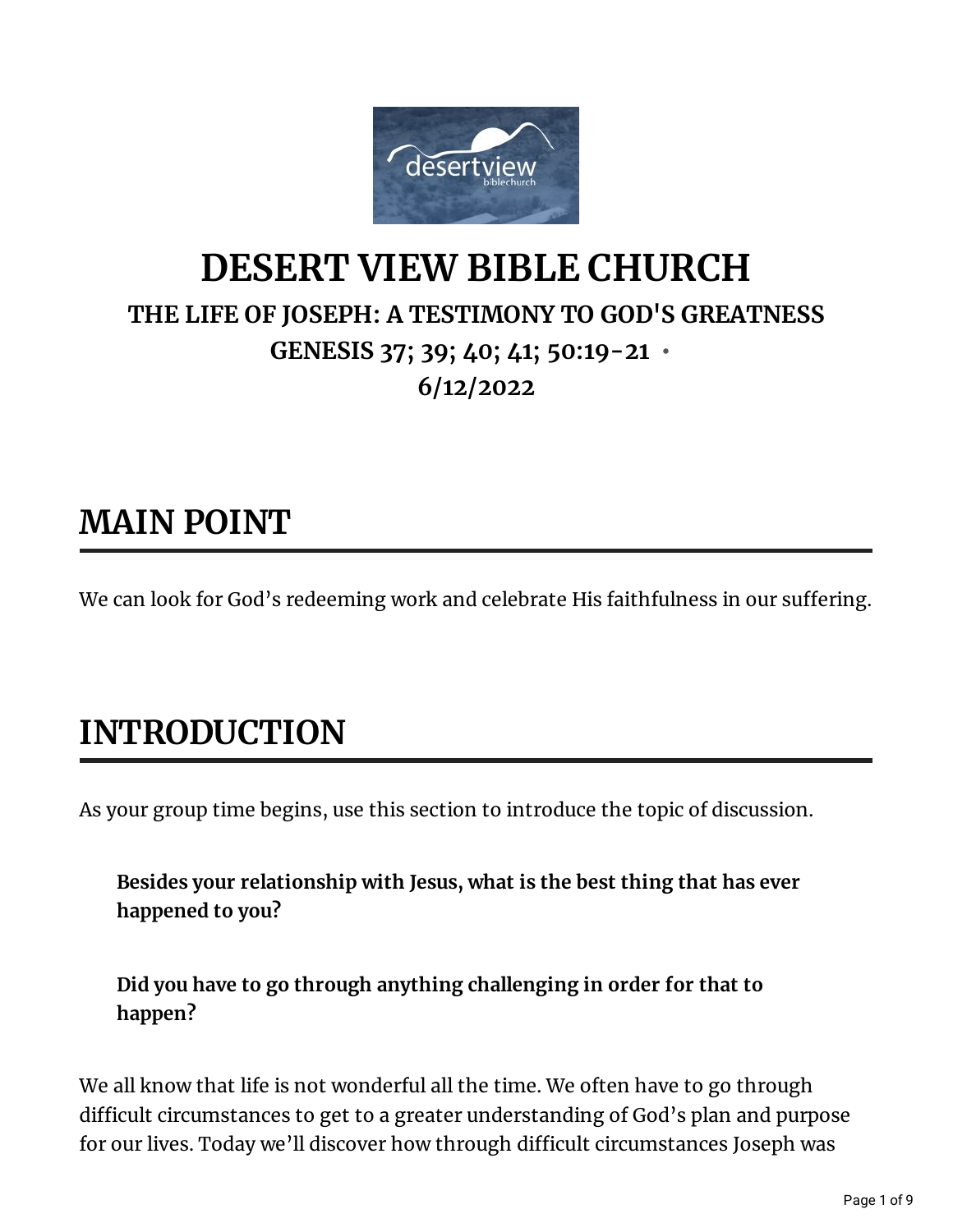able to recognize God's redeeming work, celebrate God's faithfulness, and acknowledge God's love and grace for future generations.

# **UNDERSTANDING**

Unpack the biblical text to discover what the Scripture says or means about a particular topic.

**READ GENESIS 37:2-11,17-20,28.**

### **What stands out to you about the Bible's description of Joseph?**

After Joseph revealed his dreams, his brothers took their father's sheep to seek pasture land near Shechem. We aren't told why Joseph did not go too, but it could have had something to do with his "most favored son" status. Perhaps Jacob sought to protect Joseph from his brothers' hatred until they cooled down. Even so, Jacob eventually sent Joseph to check on his brothers and to bring back a report.

**What might Joseph have been thinking or praying as he was betrayed by his brothers and carried o as a slave, separated from his father?**

**READ GENESIS 39:1-4,10-15,19-20.**

Genesis 39 relates an important instance of Joseph's faithfulness to the Lord while living in Egypt. Joseph practiced his faith when others might have been resentful. His loyalty to his master, Potiphar, resulted in an attempted seduction by his master's wife. The short-term result was Joseph's undeserved imprisonment. Yet, in spite of the constant setbacks, Joseph knew God was with him. The Lord's faithfulness in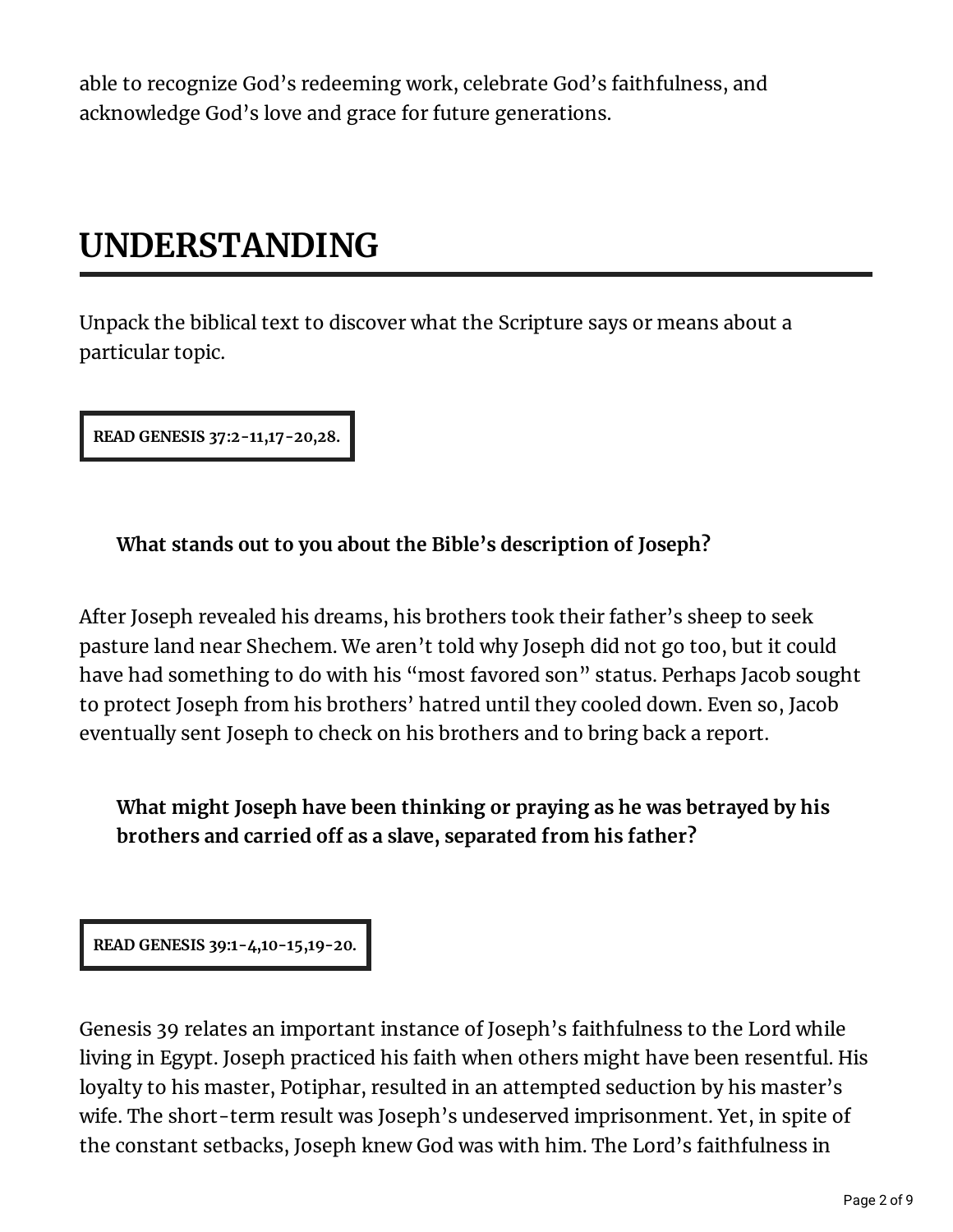blessing Joseph proved that the evil schemes of others cannot prevent God's plans from succeeding through those who He desires to use.

**To what must we credit Joseph's favor and success?**

**How would being aware of God's presence have made a dierence in Joseph's life? How would always being aware of God's presence make a**  $diff$ erence in your life?

**Why do you think continuing to resist the temptation was important for Joseph? What could it have cost him had he failed to resist?**

Joseph knew rejecting Potiphar's wife would cost him dearly, but he was determined not to sin. The same faithfulness that had resulted in his becoming Potiphar's chief servant also brought about his fall into disfavor and prison.

**READ GENESIS 41:1A,12-13.**

**What might Joseph have been thinking after two years without a change in his dicult circumstances?**

**What did the cupbearer's restored memory mean for Joseph? What about for Pharaoh? What does it mean for us?**

Through the cupbearer's restored memory, God provided Pharaoh an opportunity to have his dream interpreted, and He provided Joseph an opportunity to get out of prison. God had a role in the cupbearer's remembering Joseph. What a great reminder that God can be trusted to take the right action at the right time. God works on our behalf, but He does so on His schedule. We can trust Him to protect, provide, and work all things for our good and His glory.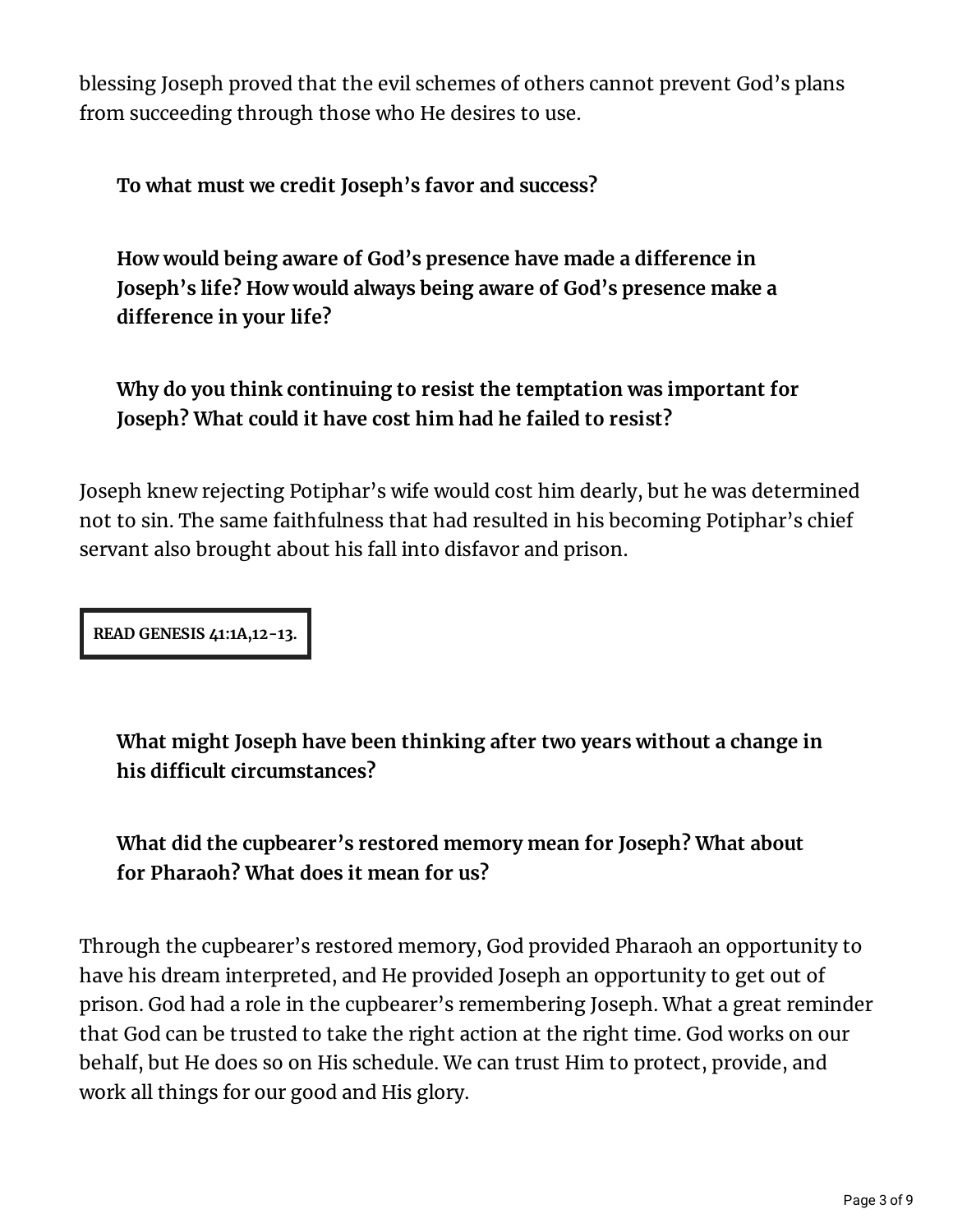#### **HAVE A VOLUNTEER READ GENESIS 41:14-16, 28-32.**

**What does Joseph's response in verse 16 reveal about his relationship with God? What response might you expect from someone in prison?**

**When you are asked to do something, what does your response reveal about you and about who you trust?**

Joseph's thirteen years of hardship had taught him to depend on God's guidance in humble submission. He had practiced his faith while serving Potiphar, resisting Potiphar's wife, and while living in prison. Pharaoh's statement that Joseph could "hear a dream and interpret it" prompted Joseph to give credit to God.

**Think back over Joseph's life. In what specic ways had God been preparing Joseph for this assignment?** How did Joseph's submission, confidence, and **trust in God grow?**

**How do we see evidence of God's redeeming work and His faithfulness through Joseph's story?**

God enabled Pharaoh to see what the coming 14 years would bring. He provided an accurate interpretation through Joseph at the precise time when Pharaoh could prepare adequately for the devastating famine headed Egypt's way. By depending on God's guidance, Joseph was able to help Pharaoh understand fully the difficulties he faced.

**HAVE A VOLUNTEER READ GENESIS 50:15-21.**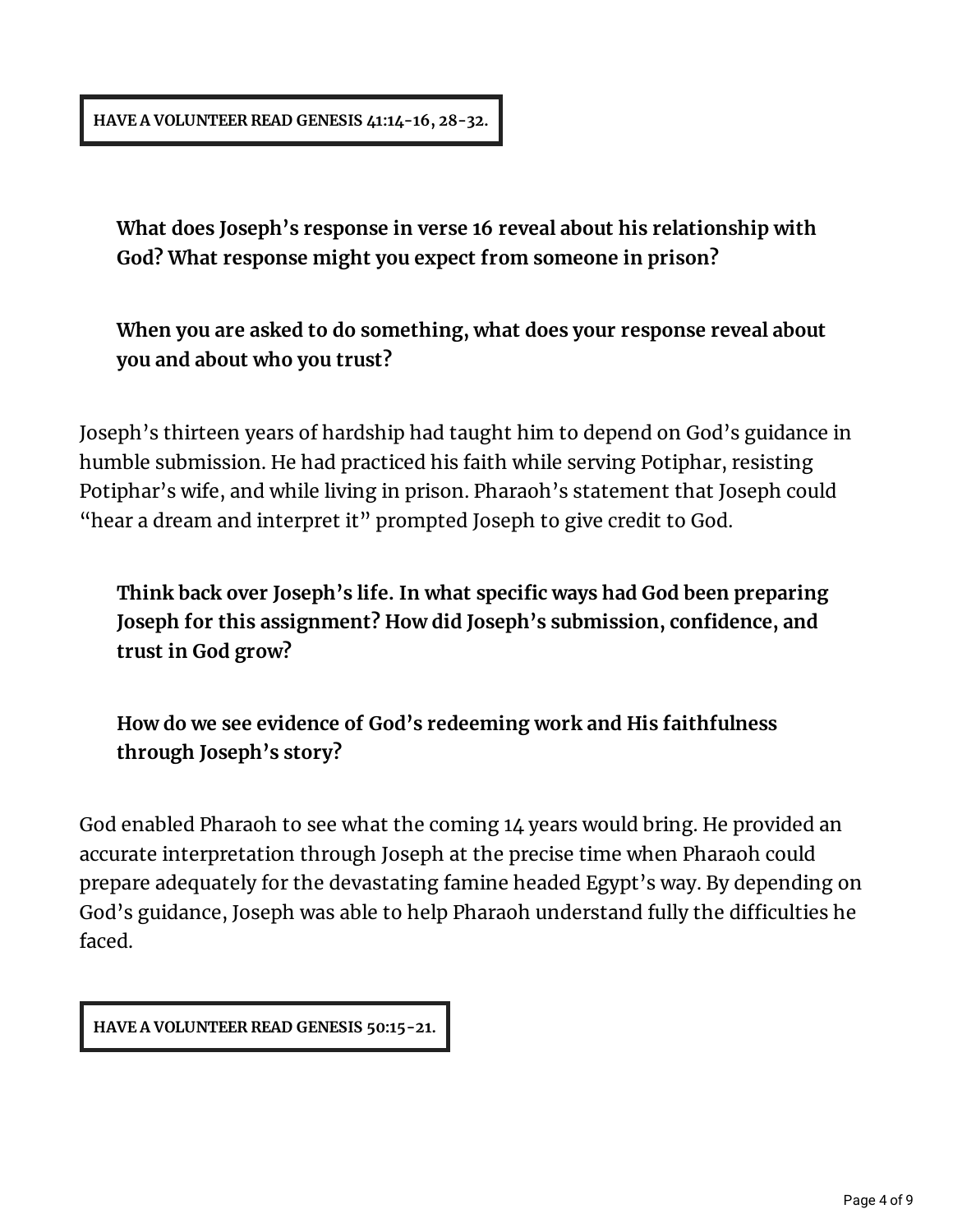**Why do you think Joseph's brothers were still skeptical of Joseph's love for them?**

**What impact might Joseph's testimony of God's grace have had on his brothers' lives?**

# **APPLICATION**

Help your group identify how the truths from the Scripture passage apply directly to their lives.

**Read Genesis 41:38. How did Pharaoh describe Joseph? Do the people in your life—family, coworkers, neighbors—see you as a person in whom the Spirit of God lives? What can you do dierently this week to make the Spirit's presence evident to others?**

**In what areas do you struggle to submit to God's sovereign plan? How might you embrace more of an attitude of submission to God this week?**

## **PRAYER**

Close in prayer, asking God to help you and your group members be prepared to practice your faith in the challenging opportunities He places in your lives. Pray that you, like Joseph, live lives that offer a testimony of submission to God's power, representing Him in all your actions.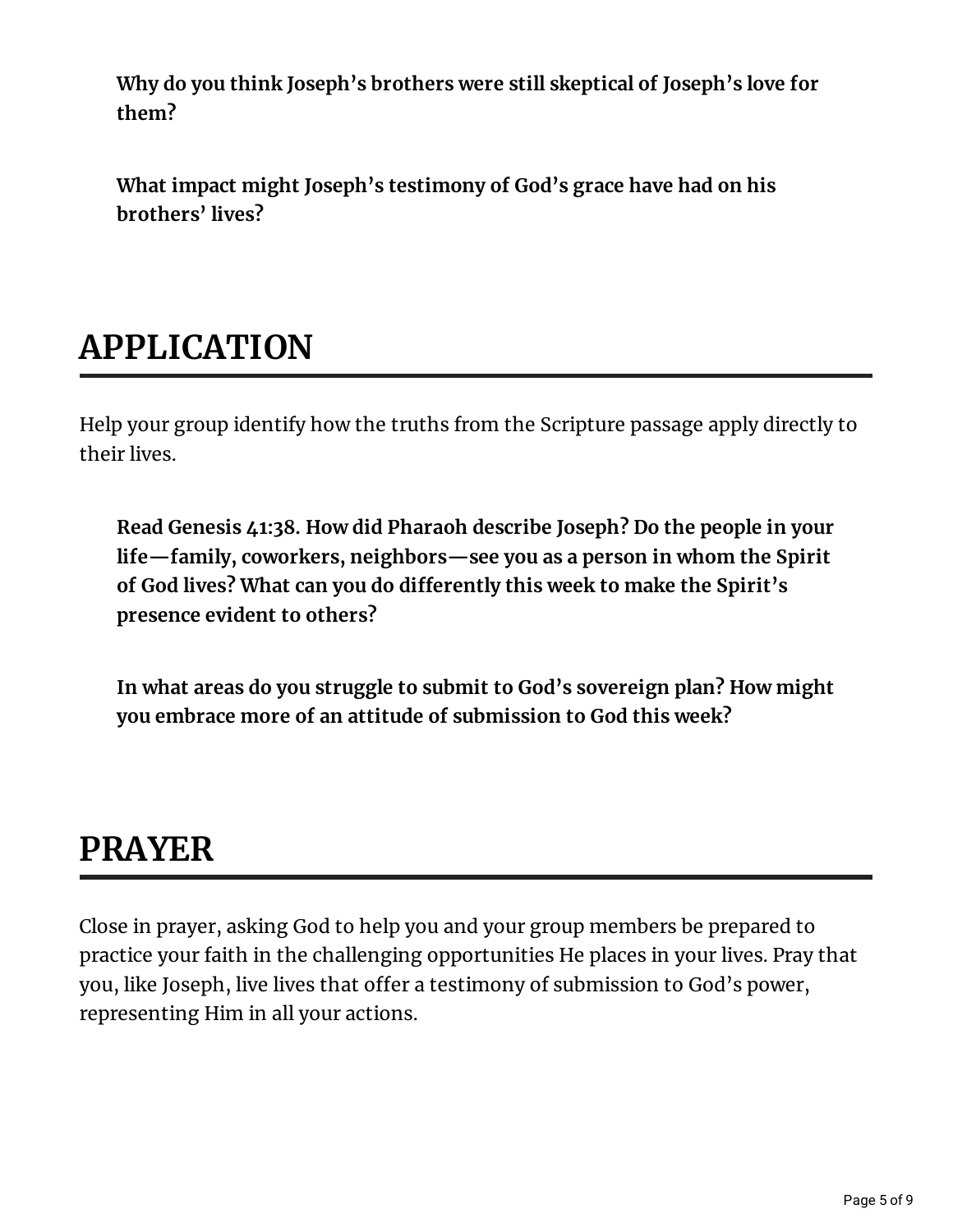## **COMMENTARY**

### **GENESIS 37**

37:2-4 The account begins with a description of 17-year-old Joseph, the central human figure in this section. Jacob's unequal treatment of his sons aroused great jealousy, so that Joseph's brothers hated him. The robe of many colors probably marked Joseph as Jacob's chosen successor for clan leadership, especially since he was the firstborn of Rachel, the only woman Jacob had ever intended to marry.

37:5-11 Like his father Jacob (28:12-15; 31:10-13), Joseph received two dreams from God during his lifetime. Both portrayed Joseph as gaining a position of supremacy in his family, though the symbols differed greatly. The first dream used an agricultural image (v. 7). The second, more important and wider in scope than the first, was astronomical (vv. 9-10). The pairing of dreams with a shared meaning meant that God would certainly make the events happen (41:32).

37:18-24 Joseph's older brothers, all of whom hated him and were violent men (34:27-29) or even murderers (34:25-26), plotted to kill him, calling him "the lord of the dreams" (that dreamer). Being skilled at deception as well (34:13), the brothers also concocted the lie that a vicious animal ate him. They threw him into a dry cistern designed to store water for the flocks.

37:25-28 The fact that Joseph's brothers sat down to eat a meal soon after they disposed of him reveals how brazenly sinful they were. Judah convinced seven of his brothers that it was more profitable to sell Joseph as a slave than to kill him. According to 42:21, Joseph pleaded with his brothers, but to no avail. They sold him for 20 pieces of silver, the standard price for a teenage male slave.

37:36 Even as Jacob mourned his son's death, Joseph—very much alive—was taken to Egypt and sold to Potiphar, a prestigious military officer in the court of Pharaoh.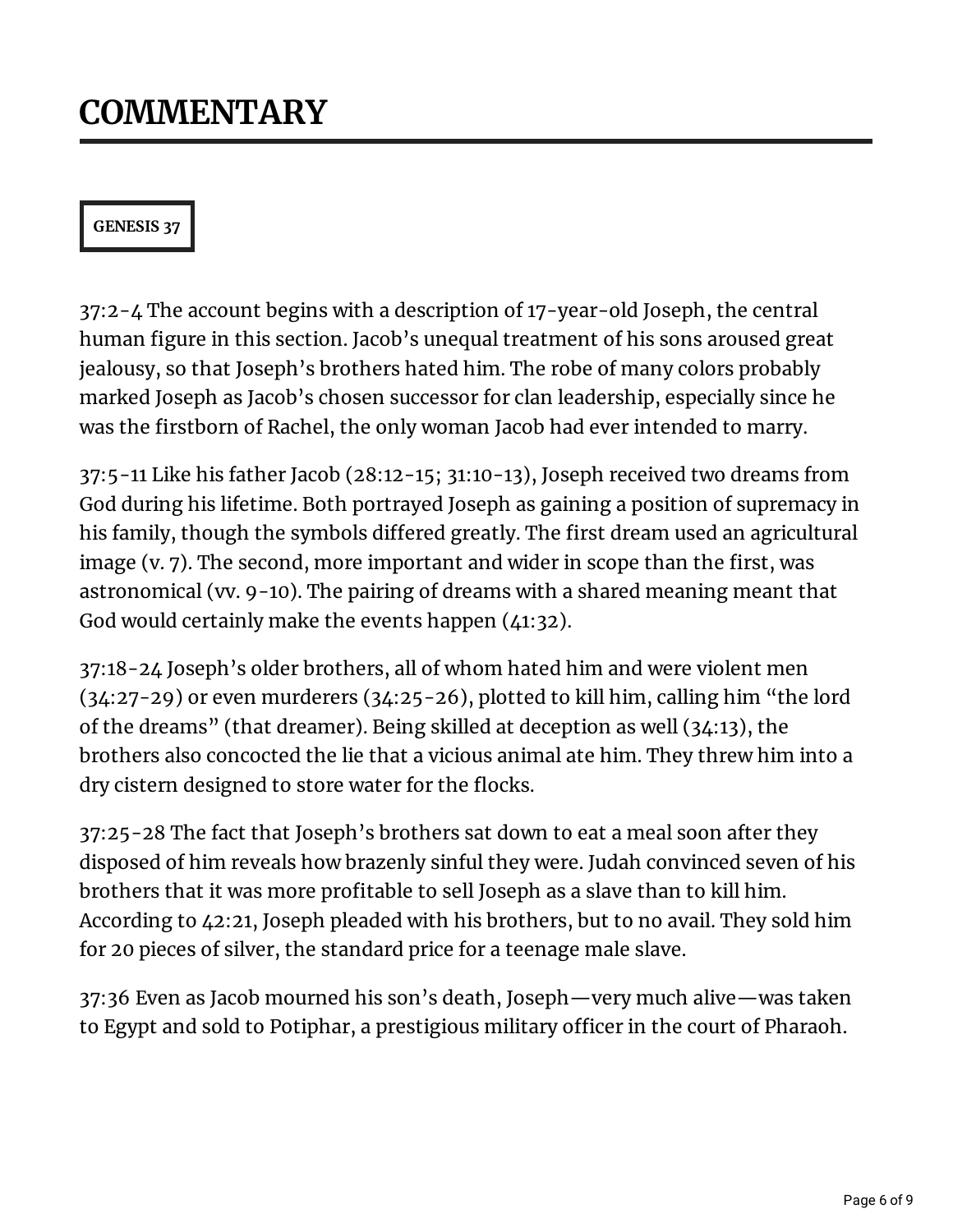#### **GENESIS 39**

39:2-6 Because the Lord is God over the whole earth, He was with Joseph even in Egypt. God's active presence in Joseph's life made him successful. Potiphar noticed the teenage Hebrew slave's remarkable effectiveness, and as a result Joseph not only found favor with him, but was put in charge of Potiphar's entire household as well. With Joseph in charge, the Lord's blessing extended to all that Potiphar owned.

39:7-10 In contrast to his brother Judah, who sacrificed his honor for the pleasure of a prostitute (38:15-16), Joseph refused the advances of his master's wife. To commit adultery would have been a great evil and a sin against God. Potiphar's wife persisted, telling Joseph day after day to "lie beside her" (go to bed with her).

39:11-15 When the subtle approach failed to seduce Joseph, Potiphar's wife resorted to a more direct method. Finding—or perhaps creating—a situation where none of the household servants except Joseph was in the house, she grabbed Joseph by his garment and ordered him to sleep with her. In a courageous display of godly selfcontrol, Joseph resisted, escaped and ran outside, leaving his garment in her hand. Potiphar's wife then lied to the household servants, playing upon the other slaves' jealousy that had been inflamed when Potiphar placed the Hebrew young man over them as their boss. The presence of Joseph's garment seemed like circumstantial evidence for her false claim.

39:16-20 When Potiphar's wife repeated the story to her husband, she framed the lie in a way that placed the blame squarely on him. Her story made Potiphar furious. Without investigating the truth of her claims, Potiphar declared Joseph guilty. But instead of killing him, he had him thrown into prison.

39:21-23 The Lord, who is present in Sheol (Ps 139:8), was also with Joseph in prison. God, who is rich in "faithful love", demonstrated His love by granting Joseph favor in the eyes of the prison warden. For the third time in his life, Joseph was given authority over his peers—in this case, all the prisoners who were in the prison. Mirroring Potiphar's level of confidence in Joseph, the warden did not "see anything in his hand" (bother with anything under Joseph's authority) because the Lord caused everything Joseph did to be successful.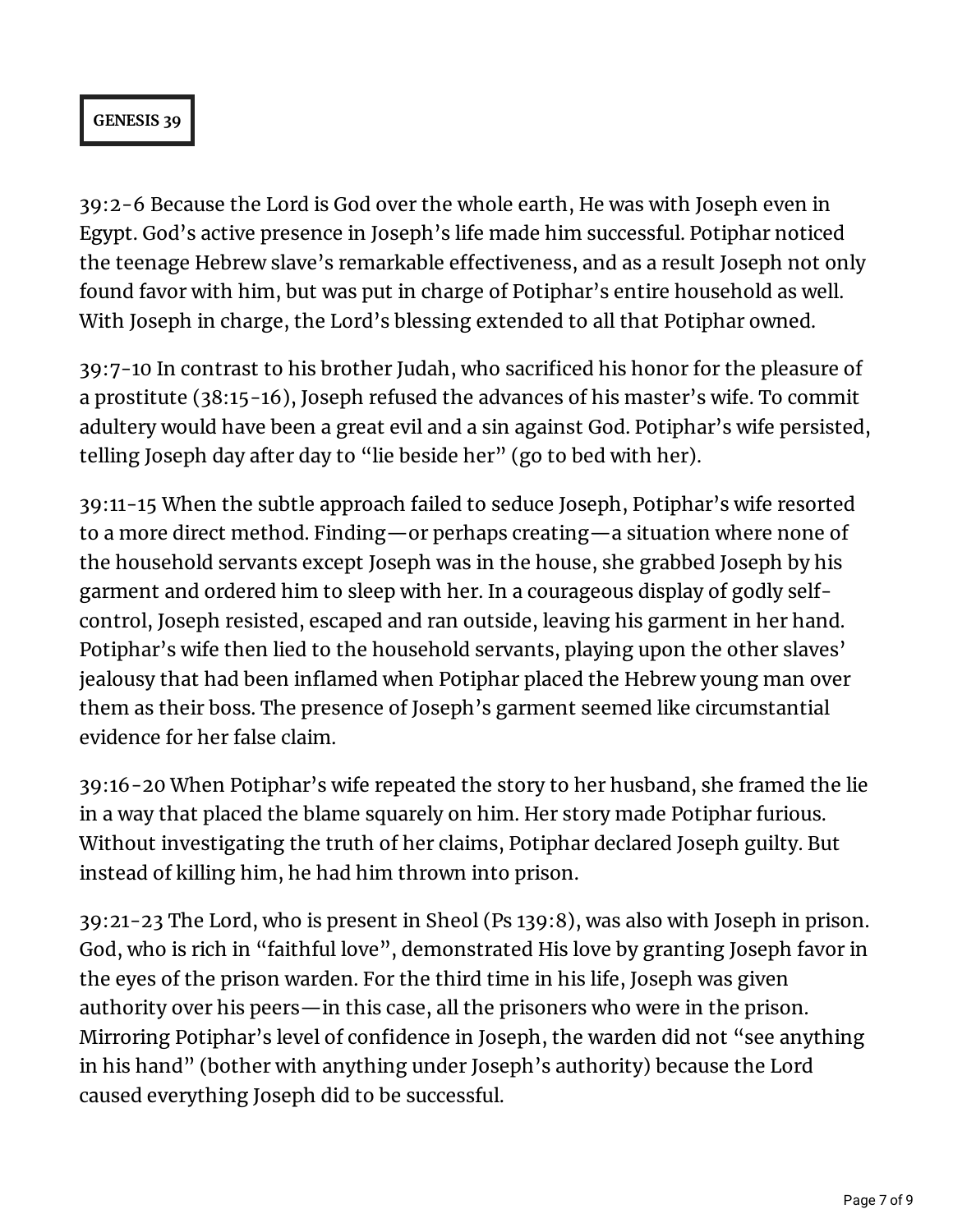#### **GENESIS 41**

41:1-7 Pharaoh, the most powerful man in the world of his day, was also the Egyptian who received dreams from God that were far-reaching in their implications. His two dreams, both on the same night, had essentially identical plots, though the images were different. Both had 14 items, seven healthy and seven thin and sickly. In both dreams the seven healthy things appeared first, only to be consumed by the afflicted ones. Both were symbolic since they contained features not found in the real world.

41:8-14 These dreams clearly indicated trouble, but exactly what trouble was the question. To unravel the mystery, Pharaoh summoned all the court magicians, who would have received instruction from ancient Egyptian scrolls of dream interpretation. Pharaoh also summoned all of Egypt's wise men to assist in the critical task of discerning the dreams' meanings. However, no one could interpret the dreams satisfactorily. The crisis caused the chief cupbearer to remember how Joseph had accurately interpreted two mysterious dreams two years earlier. Desperate for insight into his own dreams, Pharaoh immediately sent for Joseph. Prior to entering the royal court he had to be shaved—probably both his beard and scalp—and he put on clothes made of linen, as was appropriate for the Egyptian court. Joseph's change in appearance mirrored the change that was about to occur in his career.

41:15-16 Fluent in the Egyptian language after 13 years in the land, Joseph listened intently as Pharaoh described his problem. With humility Joseph confessed to Pharaoh that he was unable to interpret the dreams, but confidently added that his God would give Pharaoh the information he desired.

41:17-24 As Pharaoh repeated his account of the dreams, he added that the ugly cows still appeared wasted after they had eaten the healthy ones.

41:25-32 Joseph prefaced his interpretation with three important insights: first, Pharaoh actually had only one dream (lit "Pharaoh's dream is one"), though it was given twice using different symbols. Second, the dream's source was the one true God (lit "the God"). Third, it revealed what God was about to do.

41:33-36 Joseph advised Pharaoh to take four steps in preparation for the upcoming 14-year cycle of events in order to create a food reserve for the seven years of famine.